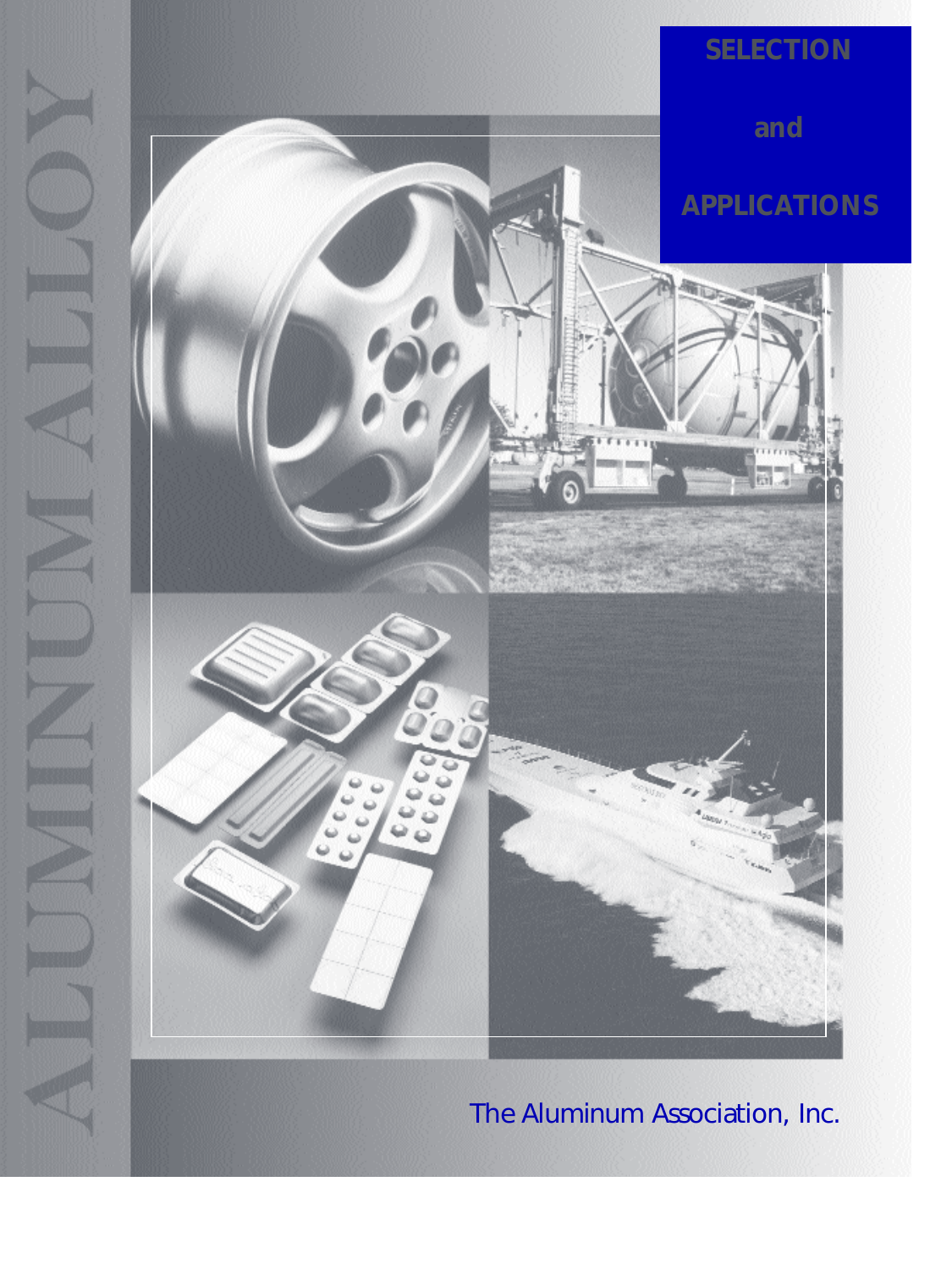# **Table of Contents**

| 1.                                       |                                |                                                    |
|------------------------------------------|--------------------------------|----------------------------------------------------|
| 2.                                       | The Aluminum Association Alloy |                                                    |
|                                          | 2.1                            |                                                    |
|                                          | $2.2\,$                        | Alloy Designation System — Casting Alloys3         |
|                                          |                                |                                                    |
| 3.<br>A Review of Aluminum Alloy Series, |                                | Their Principal Characteristics and Applications 4 |
|                                          |                                |                                                    |
|                                          |                                |                                                    |
|                                          |                                |                                                    |
|                                          |                                |                                                    |
|                                          |                                |                                                    |
|                                          |                                |                                                    |
|                                          |                                |                                                    |
|                                          |                                |                                                    |
|                                          |                                |                                                    |
|                                          | 3.2                            |                                                    |
|                                          |                                |                                                    |
|                                          |                                | 3xx.x                                              |
|                                          |                                |                                                    |
|                                          |                                |                                                    |
|                                          |                                |                                                    |
|                                          |                                |                                                    |
|                                          |                                |                                                    |

©Copyright 1998, The Aluminum Association, Inc. Unauthorized reproduction by photocopy or any other method is illegal.

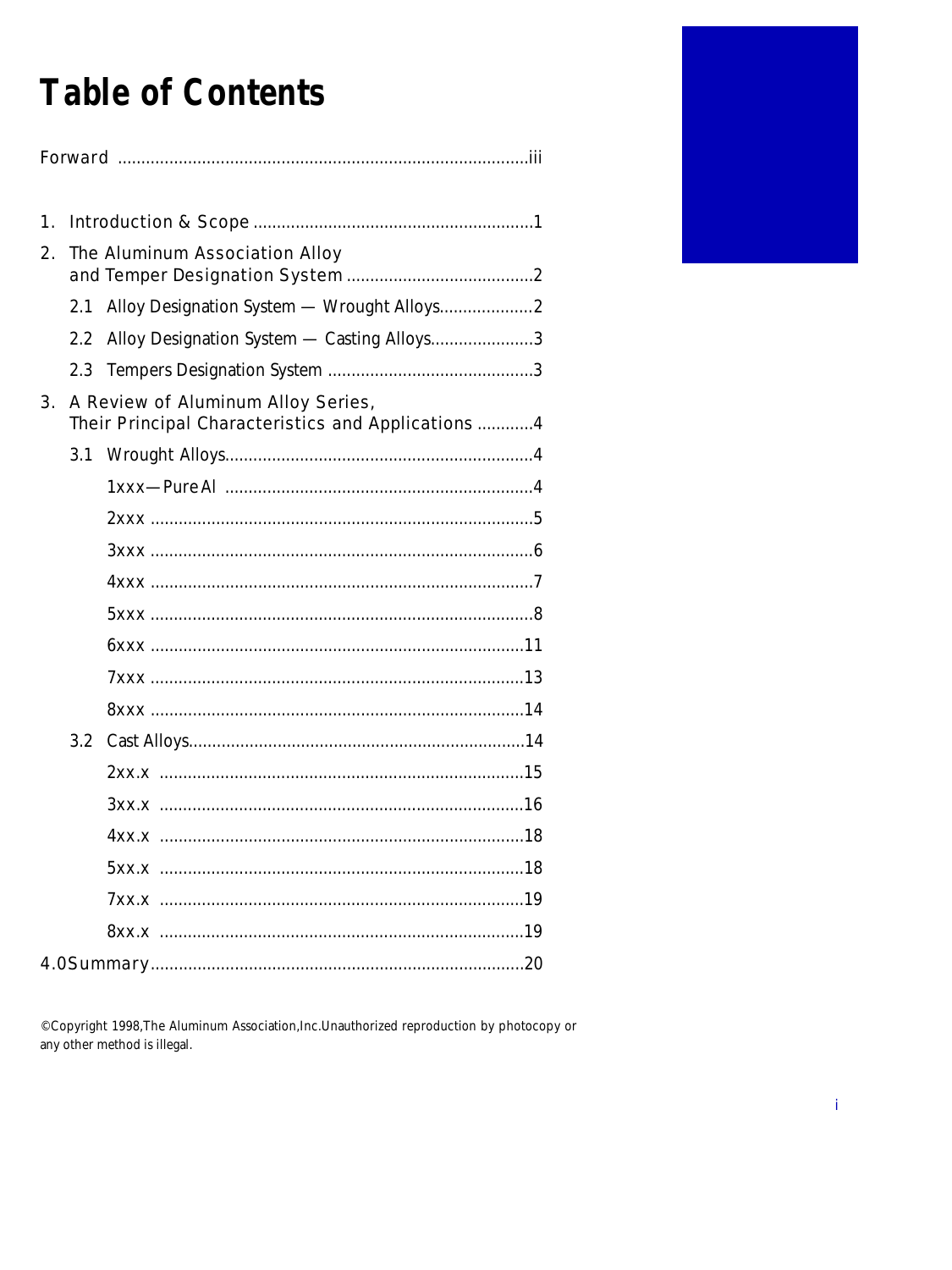## **Forward**

## Aluminum Alloy Selection and Applications

This monograph contains an outstanding introductory description of the properties of wrought and cast aluminum alloys and the enormous variety of their applications. From transportation and packing to construction, infrastructure and aerospace, the versatility of aluminum as a practical material is amply documented.The text is richly illustrated with numerous applications which demonstrate the enormous flexibility and the wide range of applications for aluminum alloys.

This publication will be invaluable to engineers,designers and students unfamiliar with the variety of aluminum alloys and to those faced with an alloy selection decision. It outlines many of the issues to consider in selecting an alloy for a specific application and environment. Starting with a description of the aluminum alloy designation system,the text describes the major alloy series, outlines their primary chemical constituents, mechanical properties and major characteristics,and provides numerous examples of specific alloys in use.

In summary, this monograph provides a lot of clarity to the process of selecting alloys for various applications.

Published by

The Aluminum Association,Inc. 900 19th Street, N.W. Suite 300 Washington, D.C. 20006 (202) 862-5100

December, 1998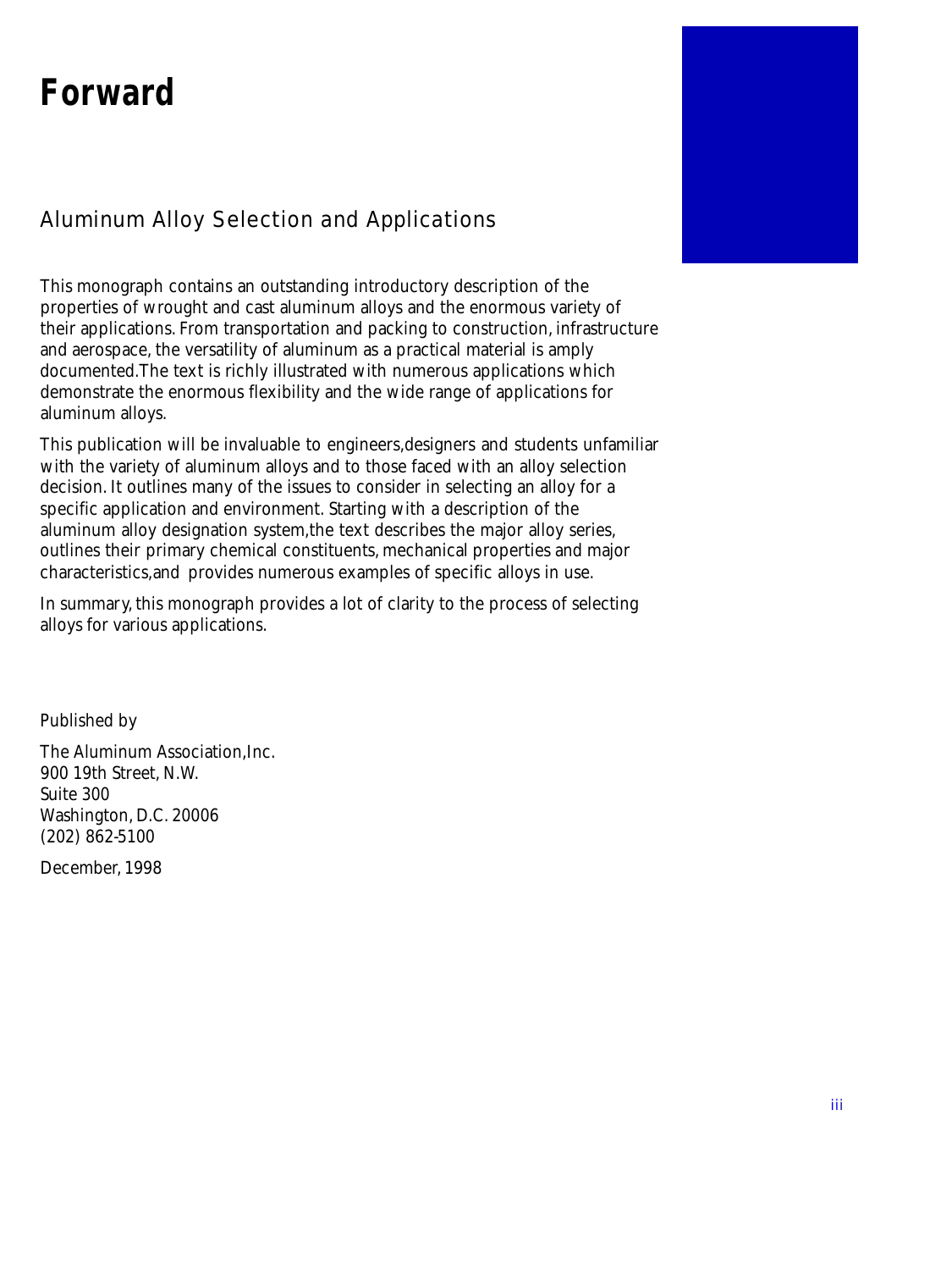## **Introduction & Scope**

luminum and its alloys offer an extremely wide range of capability and applicability, with a unique combination of advantages that make it the material of choice for numerous products and markets. It is the purpose of this presentation to (a) provide an overview of the various types of aluminum alloys that are available to engineers,designers,and others considering aluminum for new products or applications,

and (b) to describing the set of the set of the set of the set of the set of the set of the set of the set of the set of the set of the set of the set of the set of the set of the set of the set of the set of the set of th and (b) to describe the properties and characteristics that make aluminum alloys so useful.

The breadth of individual alloys and of applications is so broad that it will be necessary to hit only the highlights and provide representative examples. For more detail on the alloys,their properties,and the applications,I refer you to the new textbook on the subject, *"Aluminum: Technology, Applications, and Environment"*, by Dr. Dietrich G. Altenpohl.

In what follows, we will look first at the Aluminum Association Alloy and Temper Designation Systems,as these are the systems that make the tracking and recognition of the alloys and their characteristics relatively straightforward.Then we will begin an overview by alloy type, first for wrought alloys and then for cast alloys,covering the characteristics and most important applications of those alloys. By way of background,wrought alloys are those which are cast as ingot or billet and then mechanically worked by some process such as rolling, extrusion,or forgings to final form;cast alloys are those which are cast to final or near final form with out any mechanical working.The wrought and cast alloys,their properties and their applications are somewhat different and so we will discuss them separately.

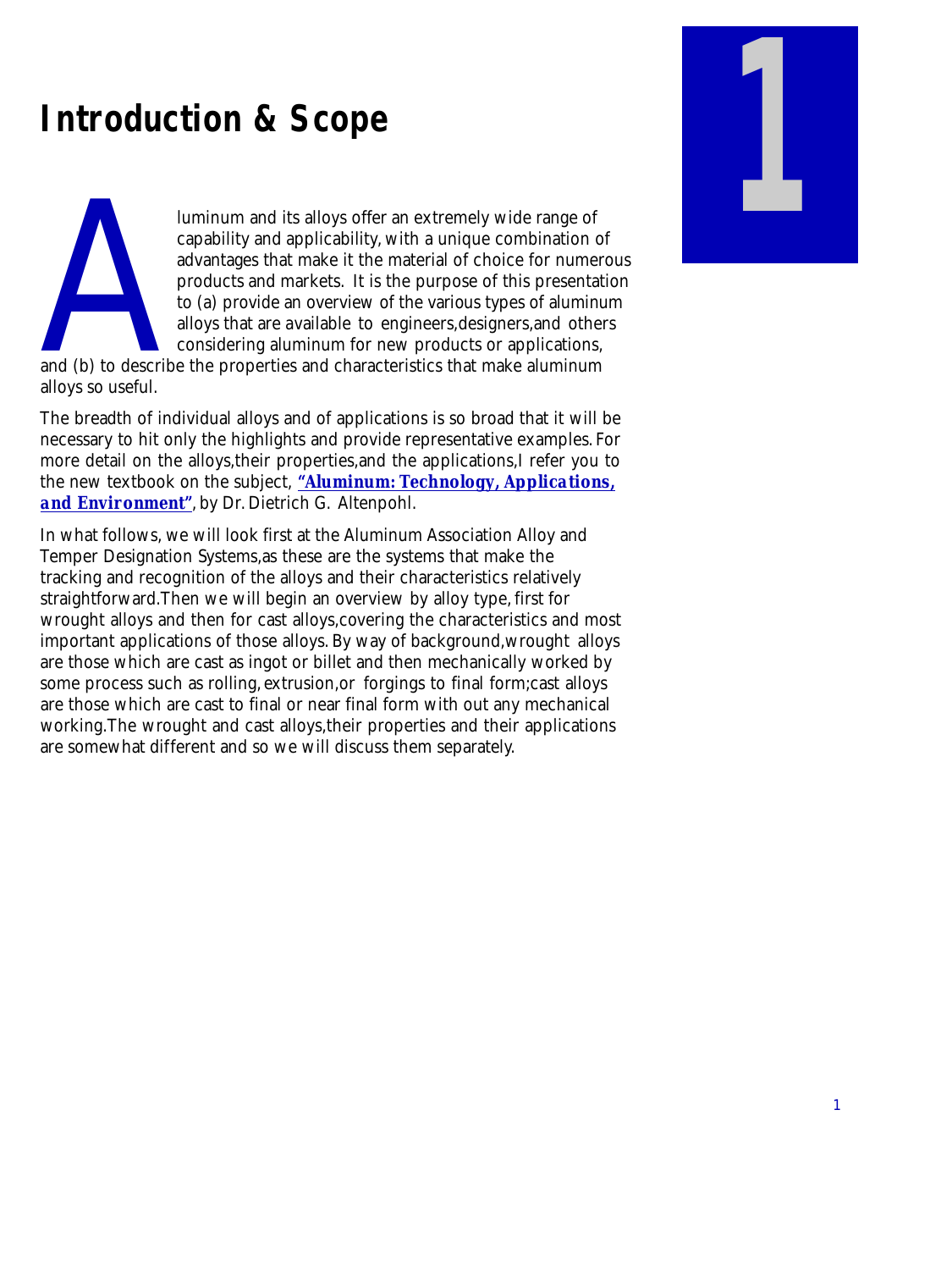

# **The Aluminum Association Alloy and Temper Designation System**

The Aluminum Association Alloy and Temper Designation System is<br>recognized by the American National Standards Institute (ANSI) as the<br>United States national standard, and as such is incorporated into ANSI<br>Standards H35.1.a **The Aluminum Association Alloy and Temper Designation System is** recognized by the American National Standards Institute (ANSI) as the United States national standard,and as such is incorporated into ANSI Aluminum Association, Inc., under ANSI's charter. In addition, there is an International Accord recognizing the Aluminum Association Wrought Alloy Designation System as the de facto international standard;this Accord has been ratified by almost all of the world's aluminum producing countries.

The alloy designation system is briefly described below, first for wrought alloys and then for cast alloys,and these are followed by a brief description of the temper designation system. More detailed information on The Aluminum Association Alloy & Temper Designation System may be gained from study of section 1.0 of Aluminum Association publication "Aluminum Standards & Data."

## 2.1 Alloy Designation System – Wrought Alloys

- First digit Principal alloying constituent(s)
- Second digit Variations of initial alloy
- Third and fourth digits Individual alloy variations (number has no significance but is unique)
	- 1xxx Pure Al (99. 00% or greater)
	- 2xxx Al-Cu Alloys
	- 3xxx Al-Mn Alloys
	- 4xxx Al-Si Alloys
	- 5xxx Al-Mg Alloys
	- 6xxx Al-Mg-Si Alloys
	- 7xxx Al-Zn Alloys
	- 8xxx Al+Other Elements
	- 9xxx Unused series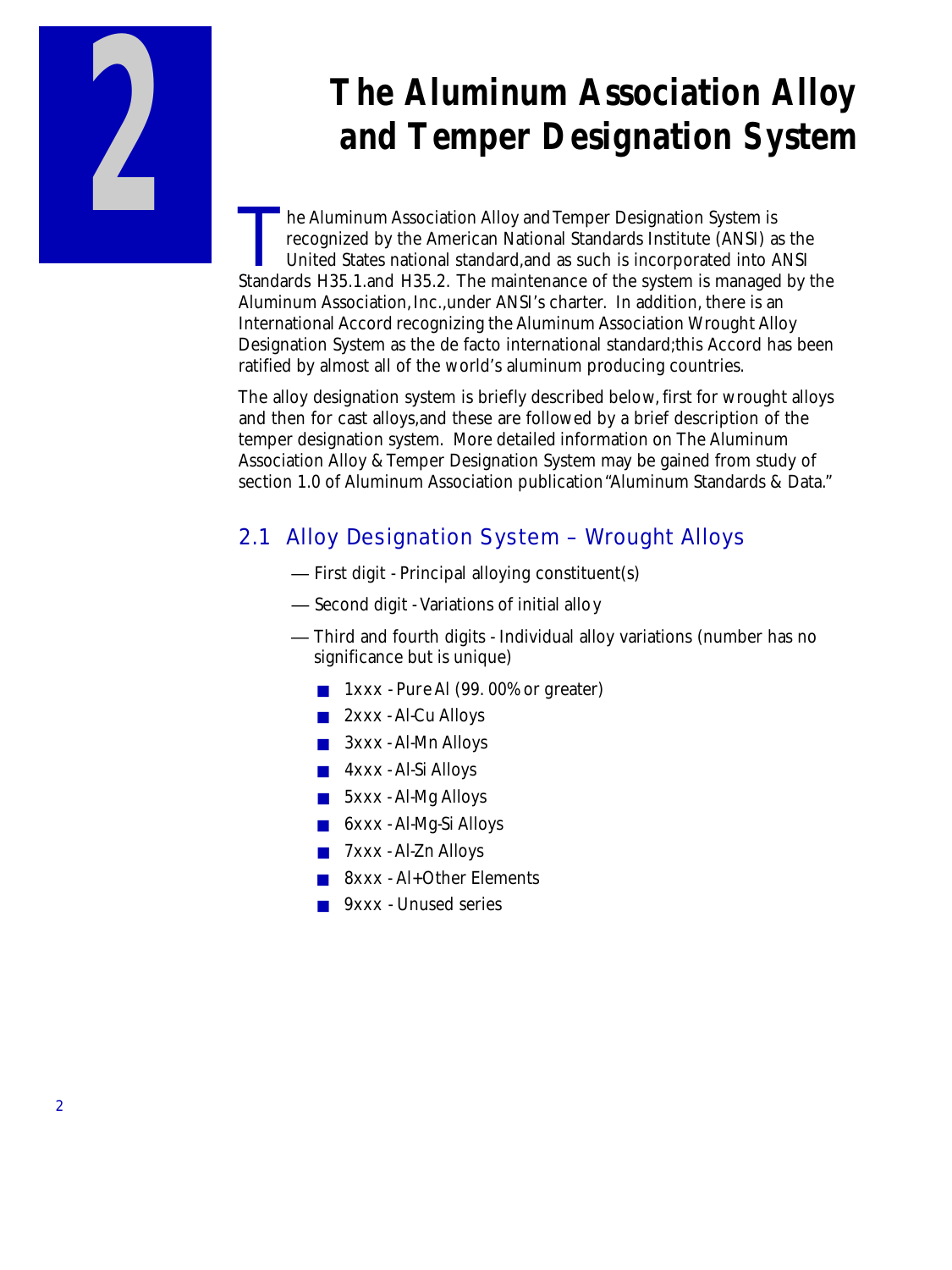

## 2.2 Alloy Designation System — Casting Alloys

- First digit -Principal alloying constituent(s)
- Second and third digits Specific alloy designation (number has no significance but is unique)
- Fourth digit Casting (0) or ingot (1,2) designation
- Variations indicated by preceding letter (A,B, C)
	- lxx.x Pure Al (99.00% or greater)
	- 2xx.x Al-Cu Alloys
	- $\blacksquare$  3xx.x Al-Si + Cu and/or Mg
	- 4xx.x Al-Si
	- 5xx.x Al-Mg
	- $\blacksquare$  7xx.x Al-Zn
	- $\blacksquare$  8xx.x Al-Sn
	- 9xx.x Al+Other Elements
	- 6xx.x Unused Series

#### 2.3 Tempers Designation System

- F As-fabricated
- 0 Annealed
- H Strain-hardened (wrought products only)
- W- Solution heat-treated
- T Thermally treated to produce tempers other than F,O,H (usually solution heat-treated,quenched and precipitation hardened)

Numeric additions indicate specific variations

e.g.,T6 = solution heat treated and artificially aged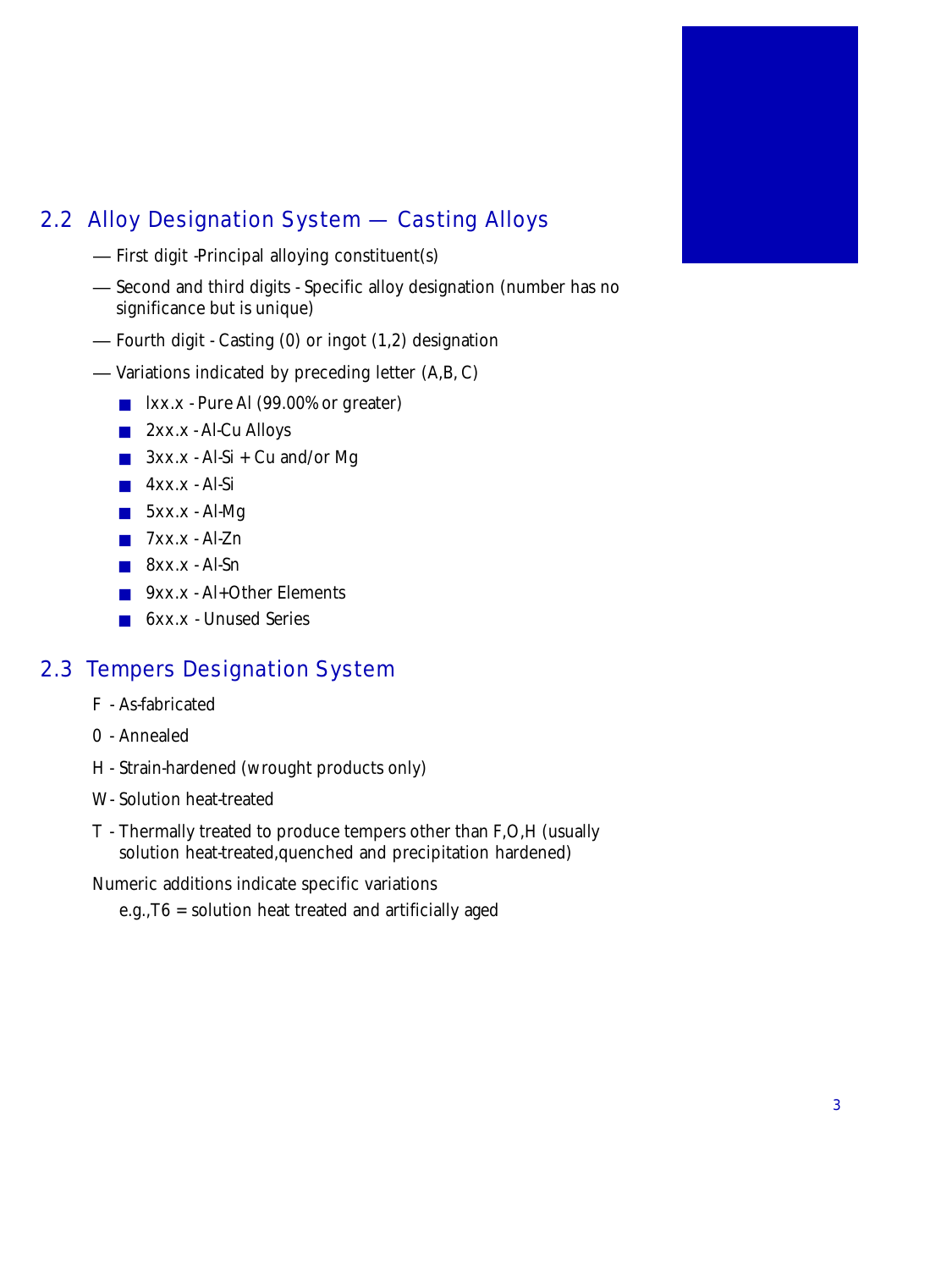

# **A Review of Aluminum Alloy Series, Their Principal Characteristics and Applications**

## 3.1 Wrought Alloys

### **1xxx - Pure Al**

- Strain hardenable
- High formability, corrosion resistance and electrical conductivity
- Electrical, chemical applications
- Representative designations: 1100,1350
- Typical ultimate tensile strength range:10-27 ksi

The 1xxx series represents the commercially pure aluminum, ranging from the baseline 1100 (99.00% min. Al) to relatively purer 1050/1350 (99.50% min. Al) and 1175 (99.75 % min. Al).Some,like 1350 which is used especially for electrical applications,have relatively tight controls on those impurities that might lower electrical conductivity.

The 1xxx series are strain-hardenable,but would not be used where strength is a prime consideration. Rather the emphasis would be on those applications where extremely high corrosion resistance, formability and/or electrical conductivity are required,e.g., foil and strip for packaging, chemical equipment,tank car or truck bodies,spun hollowware,and elaborate sheet metal work.

Among the specific illustrations provided:

- Fig.1.1 Aluminum electrical bus bar installation with 1350 bus bar
- Fig.1. 2 Food packaging trays of pure aluminum (1100)
- Fig.1. 3 Decorated foil pouches for food and drink (1060 or 1100)





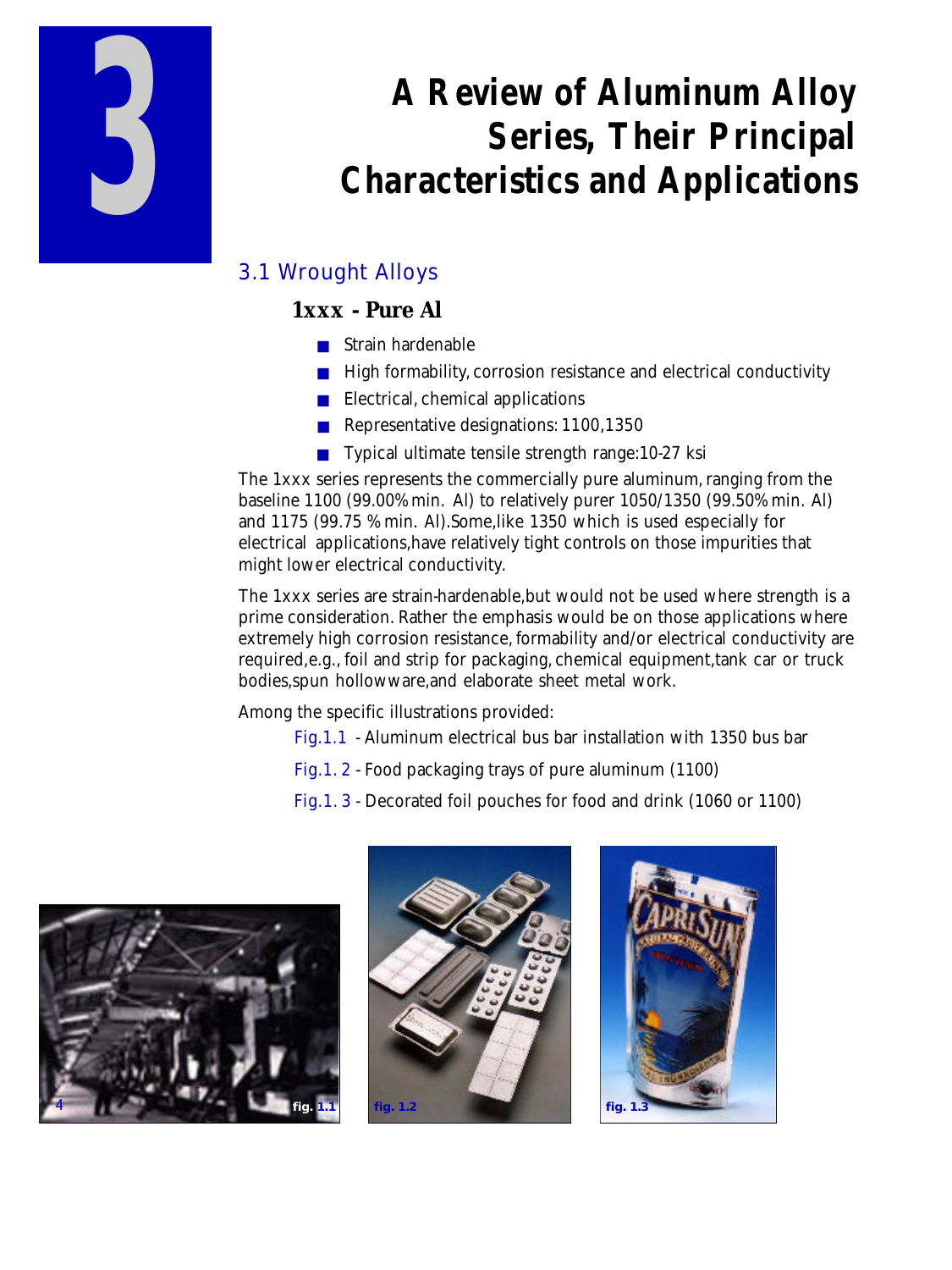## **2xxx - Al-Cu Alloys**

- Heat treatable
- High strength,at room & elevated temperatures
- Aircraft, transportation applications
- Representative alloys:2014,2017, 2024, 2219, 2195
- Typical ultimate tensile strength range: 27-62 ksi

The 2xxx series are heat-treatable,and possess in individual alloys good combinations of high strength (especially at elevated temperatures),toughness, and,in specific cases, weldability;they are not resistant to atmospheric corrosion, and so are usually painted or clad in such exposures.The higher strength 2xxx alloys are primarily used for aircraft (2024) and truck body (2014) applications; these are usually used in bolted or riveted construction.Specific members of the series (e.g.,2219 and 2048) are readily welded,and so are used for aerospace applications where that is the preferred joining method.

Alloy 2195 is a new Li-bearing alloy for space applications providing very high modulus of elasticity along with high strength and weldability.There are also high-toughness versions of several of the alloys (e.g.,2124, 2324,2419), which have tighter control on the impurities that may diminish resistance to unstable fracture,all developed specifically for the aircraft industry. Alloys 2011,2017, and 2117 are widely used for fasteners and screw-machine stock.

Illustrations of applications for the 2xxxx series alloys include:

- Fig. 2.1 Aircraft internal structure includes extrusions and plate of 2xxx and 7xxx alloys like 2024,2124 and 2618. External sheet skin may be alclad 2024 or 2618;the higher purity cladding provides corrosion protection to the Al-Cu alloys that will darken with age otherwise.
- Fig. 2.2 Heavy dump and tank trucks and trailer trucks employ 2xxx extrusions for their structural members.
- Fig.2.3 The fuel tanks and
- Fig. 2.4 booster rockets of the Space Shuttle are 2xxx alloys, originally 2219 and 2419,now sometimes Al-Li "Weldalite"alloy 2195.









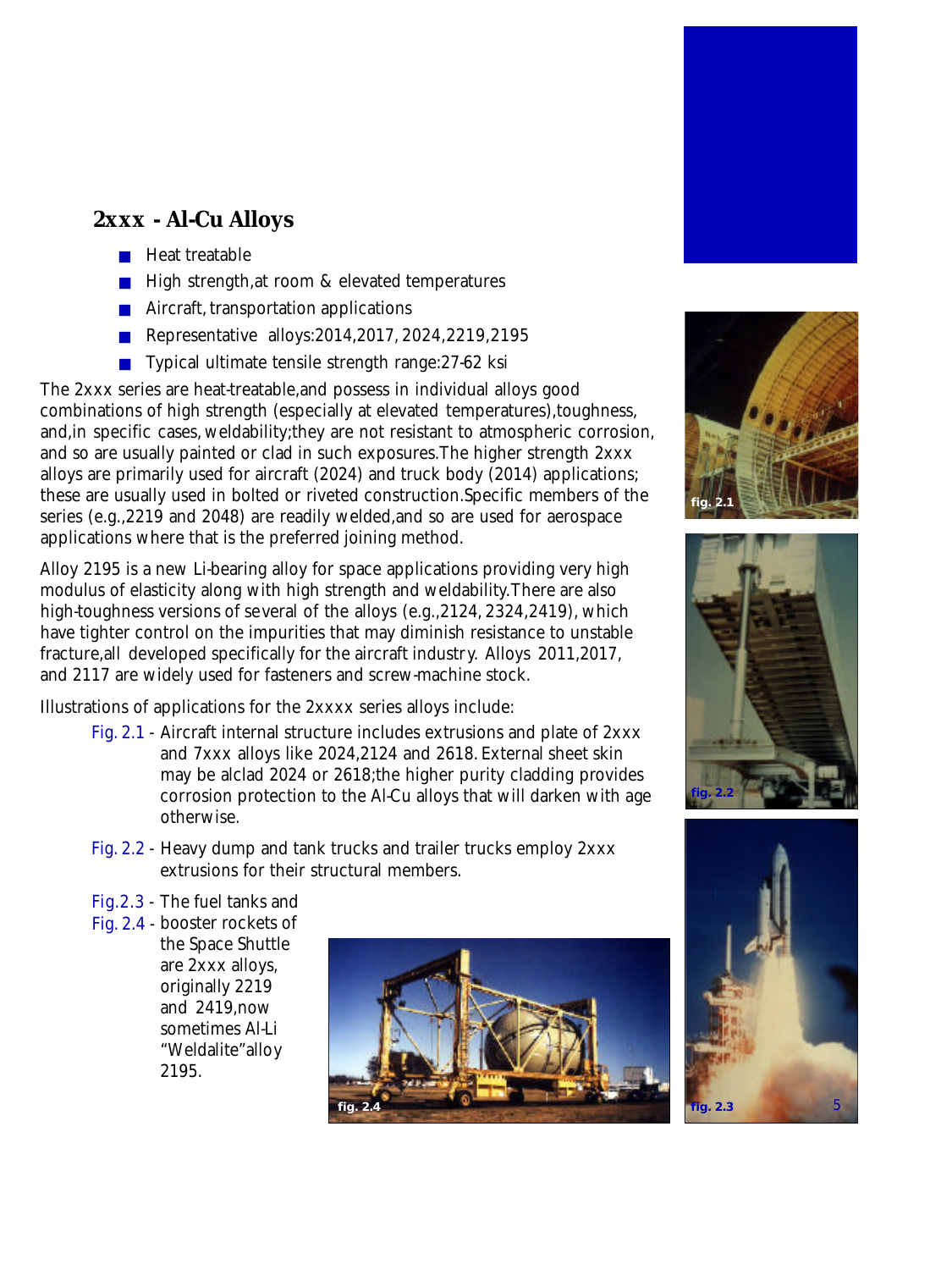### **3xxx - Al-Mn Alloys**

- High formability, corrosion resistance, and joinability; medium strength
- Heat transfer, packaging, roofing-siding applications
- Representative alloys:3003,3004,3005
- Typical ultimate tensile strength range:16-41 ksi

The 3xxx series are strain-hardenable, have excellent corrosion resistance,and are readily welded,brazed and soldered. Alloy 3003 is widely used in cooking utensils and chemical equipment because of its superiority in handling many foods and chemicals,and in builders'hardware. Alloy 3105 is a principal for roofing and siding. Variations of the 3xxx series are used in sheet and tubular form for heat exchangers in vehicles and power plants.

Alloy 3004 and its modification 3104 are among the most widely used aluminum alloys because they are drawn and ironed into the bodies of beverage cans.

Typical applications include:

- Fig.3.1 Automotive radiator heat exchangers are of alloys like 3002.
- Fig. 3.2 Alloy 3003 tubing in commercial power plant heat exchanger.
- Fig.3.3 The bodies of beverage cans are alloys 3004 or 3104,making it the largest volume alloy combination in the industry.





**fig. 3.2**



**fig. 3.3**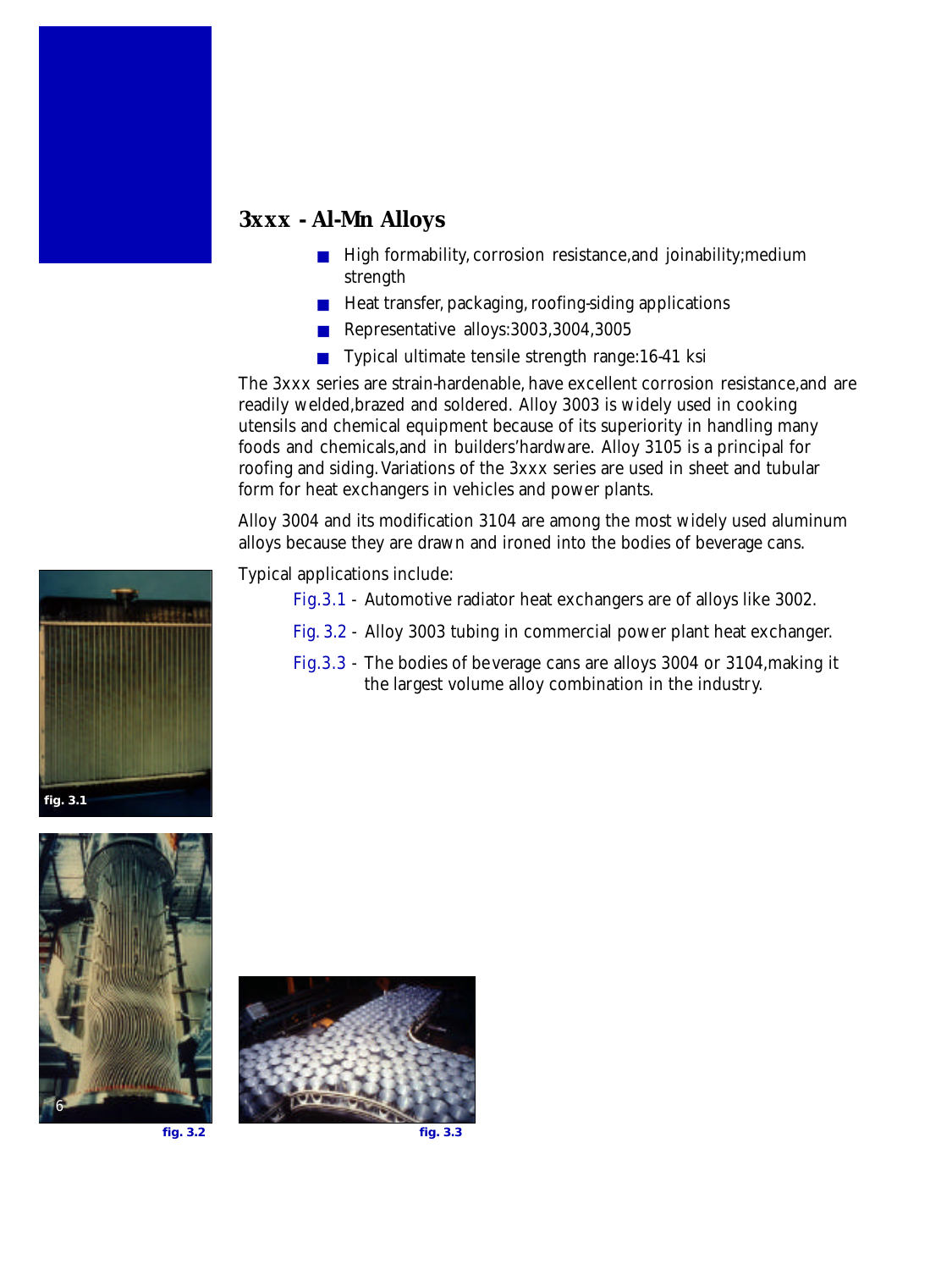

## **4xxx - Al-Si Alloys**

- Heat treatable
- Good flow characteristics, medium strength
- Pistons, complex-shaped forgings;
- Representative alloys:4032 and filler alloy 4043
- Typical ultimate tensile strength range: 25-55 ksi

Of the two most widely used 4xxx alloys, 4032 is a medium high-strength,heattreatable alloy used principally for forgings in applications such as aircraft pistons. Alloy 4043 on the other hand is one of the most widely used filler alloys for gas-metal arc (GMA) and gas-tungsten arc (GTA) welding 6xxx alloys for structural and automotive applications.

The same characteristic leads to both applications: good flow characteristic provided by the high silicon content, which in the case of forgings ensures the filling of complex dies and in the case of welding ensures complete filling of crevices and grooves in the members to be joined. For the same reason,other variations of the 4xxx alloys are used for the cladding on brazing sheet, the component that flows to complete the bond.

The several classes of 4xxx alloys in widest use are represented by the following applications:

- Fig. 4.1 Refrigerator coolant circulation system in brazed unit of high-Si brazing alloy sheet.
- Fig. 4.2 Alloy 4043 is one of the most widely used weld wires



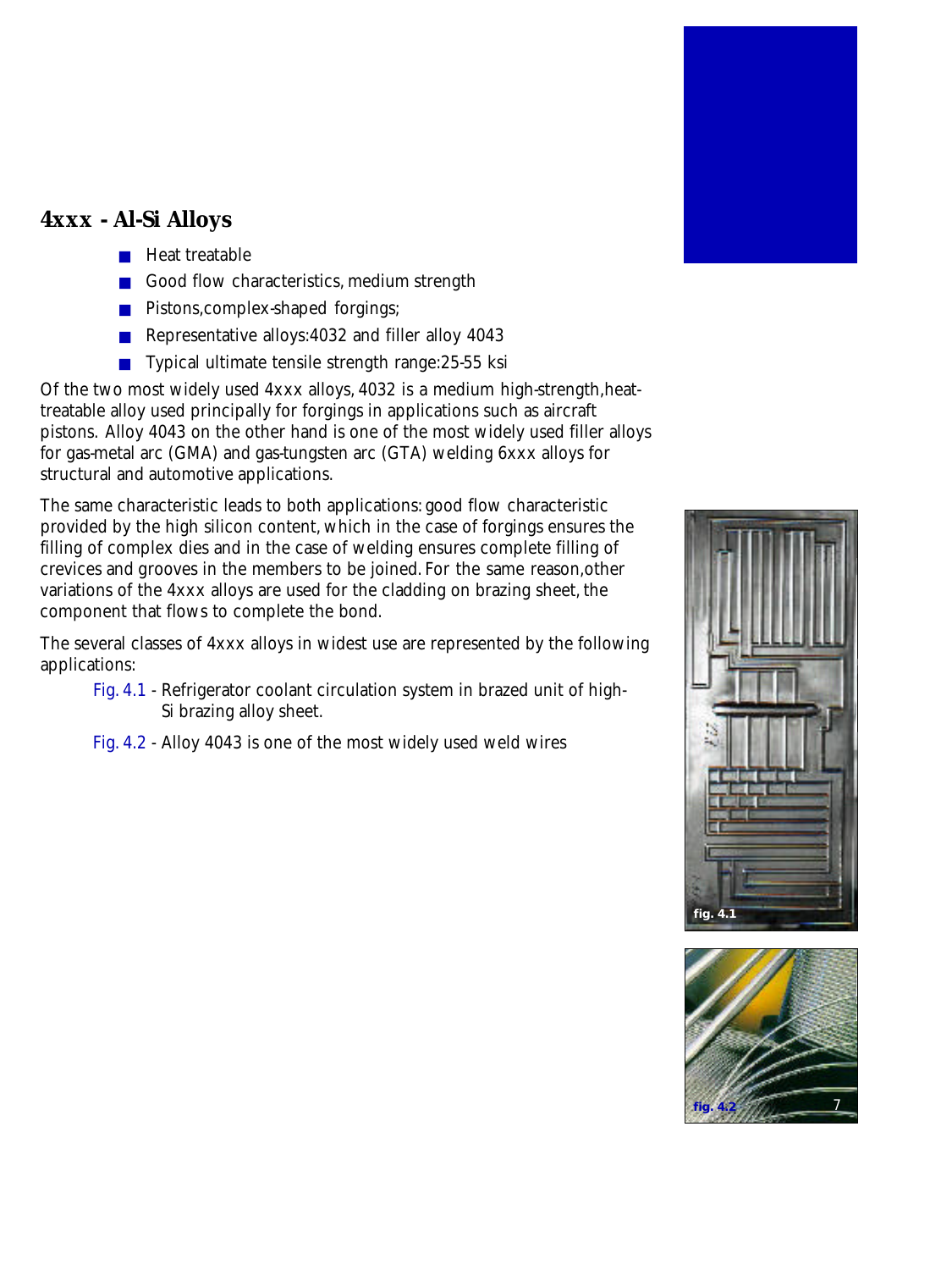#### **5xxx - Al-Mg Alloys**

- Strain hardenable
- Excellent corrosion resistance, toughness, weldability; moderate strength
- Building & construction,automotive,cryogenic, marine applications
- Representative alloys:5052,5083,5754
- Typical ultimate tensile strength range:18-51 ksi

Al-Mg alloys of the 5xxx series are strain hardenable,and have moderately high strength, excellent corrosion resistance even in salt water, and very high toughness even at cryogenic temperatures to near absolute zero.They are readily welded by a variety of techniques, even at thicknesses up to 20 cm. As a result, 5xxx alloys find wide application in building and construction,highways structures including bridges, storage tanks and pressure vessels,cryogenic tankage and systems for temperatures as low as -270°C (near absolute zero),and marine applications.

Alloys 5052, 5086,and 5083 are the work horses from the structural standpoint, with increasingly higher strength associated with the increasingly higher Mg content.Specialty alloys in the group include 5182,the beverage can end alloy, and thus among the largest in tonnage;5754 for automotive body panel and frame applications;and 5252,5457,and 5657 for bright trim applications, including automotive trim.

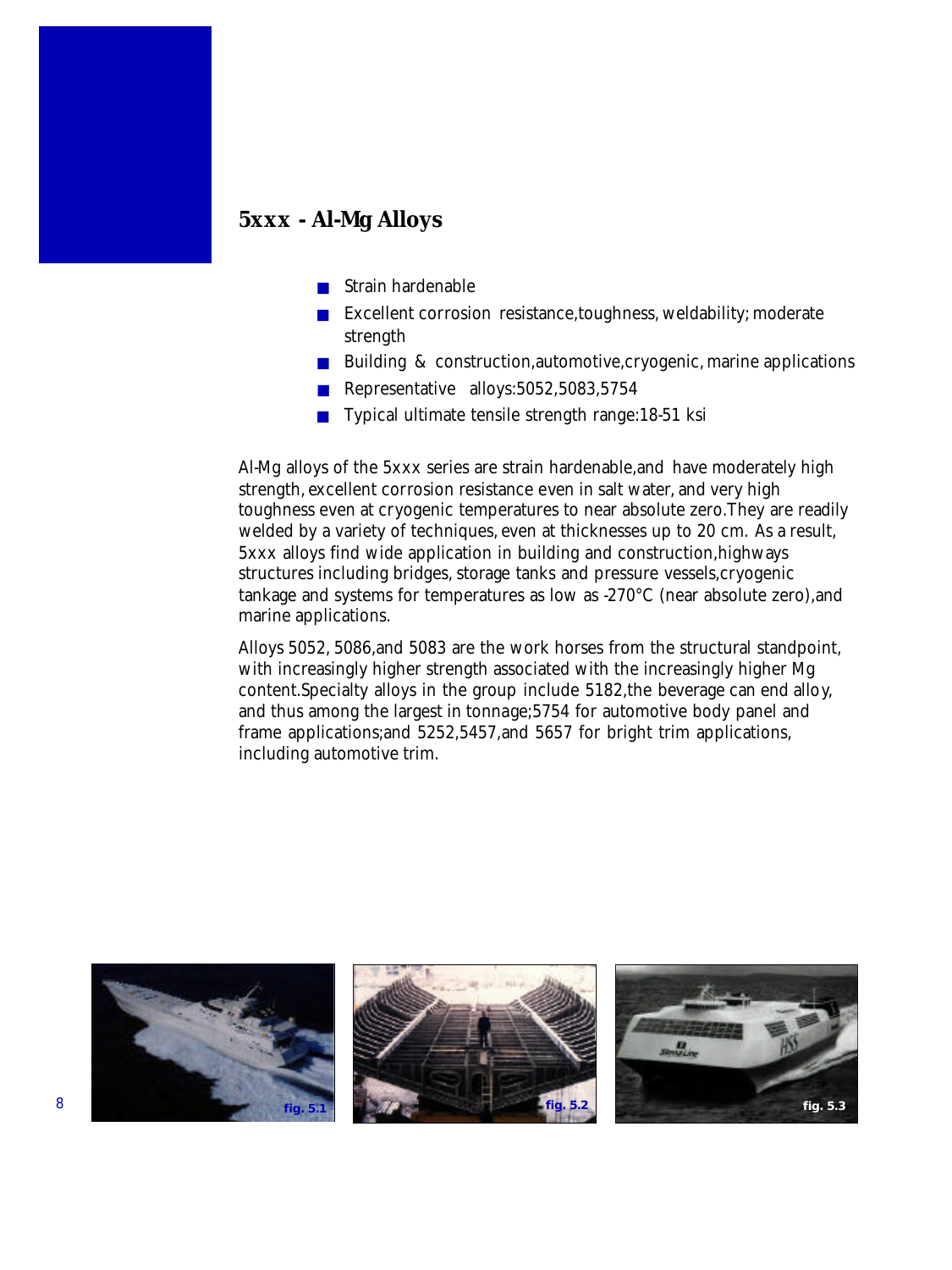Care must be taken to avoid use of 5xxx alloys with more than 3% Mg content in applications where they receive continuous exposure to temperatures above 100°C (212°F). Such alloys may become sensitized and susceptible to stress corrosion cracking. For this reason, alloys such as 5454 and 5754 are recommended for applications where high temperature exposure is likely.

Examples of applications for the broadly used 5xxx series of alloys include:

- Fig.5. 1 High speed single-hull ships like the Proserio employ 5083- H113/H321 machined plate for hulls,hull stiffeners,decking and superstructure.
- Fig.5.2 The internal hull stiffener structure of the high-speed yacht Proserio,from the previous figure.
- Fig.5.3 Single or multiple hull high-speed ferries, employ several Al-Mg alloys,5083,and 5454 as sheet and plate (along with 6xxx extruded shapes,to be described next) with all-welded construction.
- Fig. 5.4 Alloy 5083 was the work horse for the 125-ft.diameter spheres for shipboard transport of liquefied natural gas;the all-welded construction was 8-in.thick at the horizontal diameter.
- Fig.5.5 The Foresmo bridge in northern Norway is an excellent example of the use of Al-Mg alloys for built up girders systems; this photo illustrates a major advantage of replacement aluminum bridges: the ability to pre-fabricate the spans and move them in place quickly, minimizing the disruption to traffic.
- Fig.5.6 Rugged coal cars are provided by welded 5454 alloy plate construction.



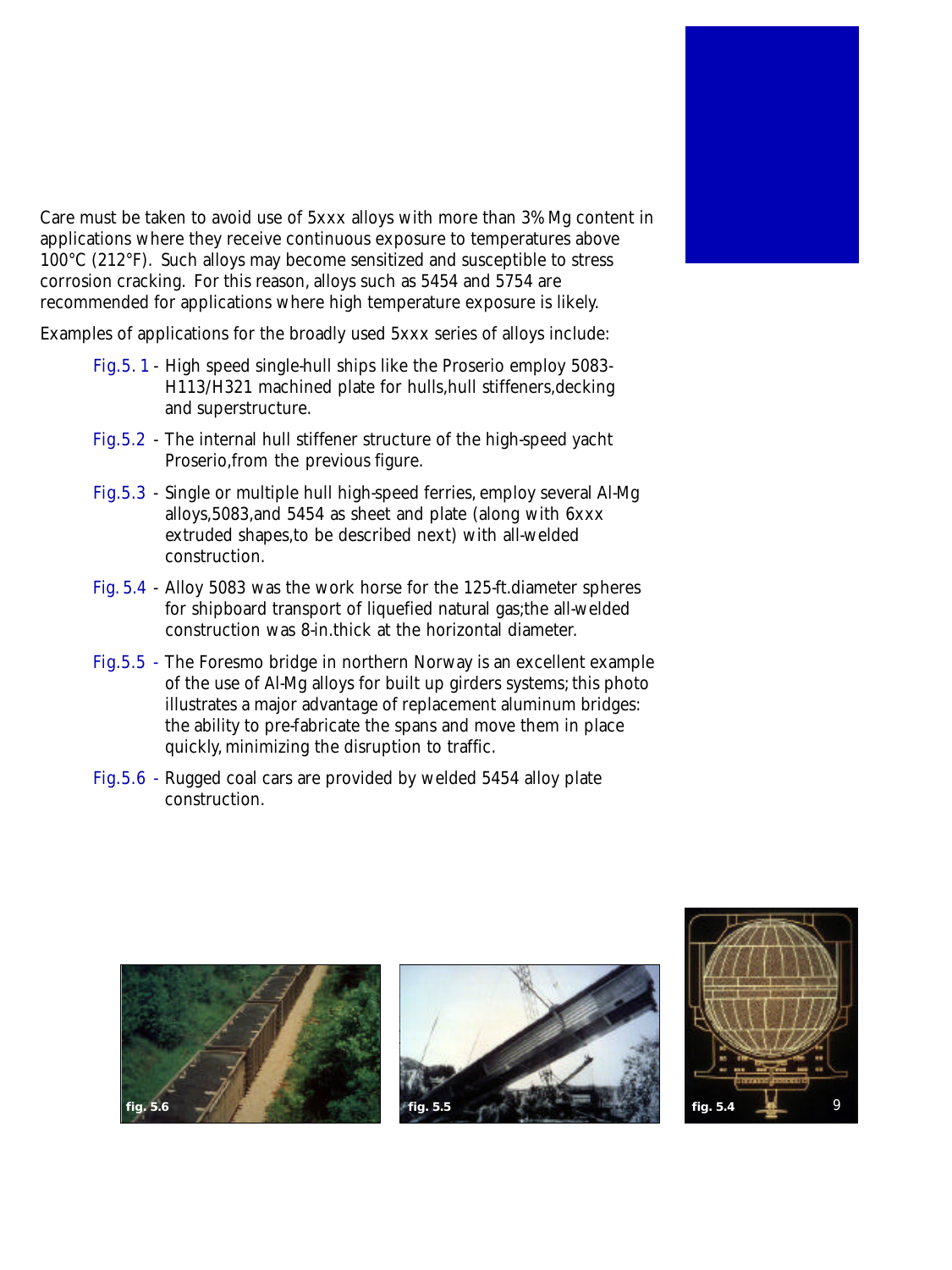

- Fig.5.7 The demands of high-humidity and water exposure in offshore oil rigs are met with 5454, 5086,and 5083 Al-Mg alloy welded construction.
- Fig.5.8 and 5.9 Automotive structures are likely to employ increasing amounts of 5754-0 formed sheet for parts such as internal door stiffeners or the entire body-in-white.
- Fig.5.10 Aluminum can ends of 5182 make that one of the largest volume alloys in production.







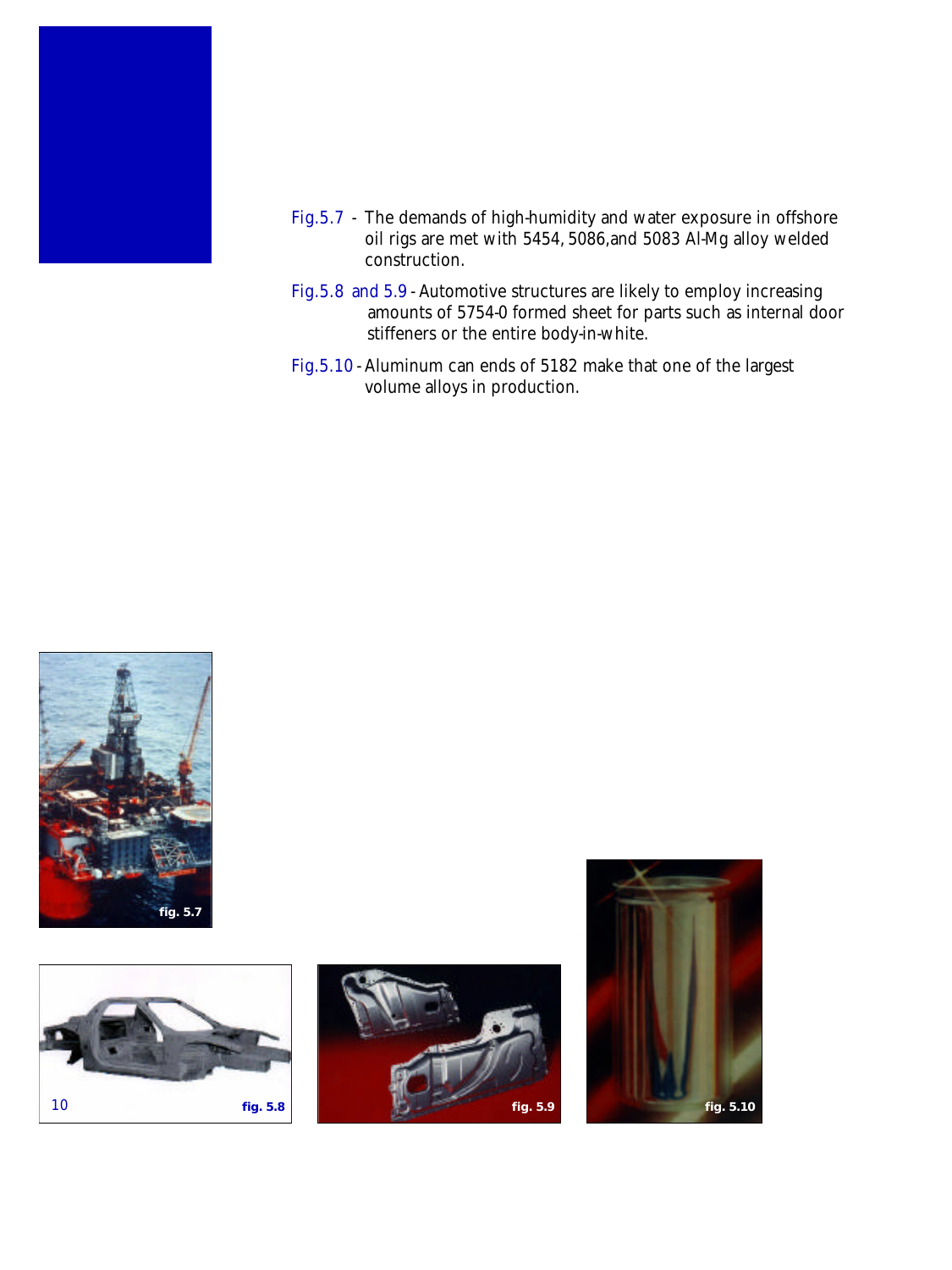

### **6xxx - Al-Mg-Si Alloys**

- Heat treatable
- High corrosion resistance, excellent extrudibility; moderate strength
- Building & construction, highway, automotive, marine applications
- Representative alloys: 6061,6063, 6111
- Typical ultimate tensile strength range:18-58 ksi

The 6xxx alloys are heat treatable,and have moderately high strength coupled with excellent corrosion resistance.They are readily welded. A unique feature is their extrudability, making them the first choice for architectural and structural members where unusual or particularly strength- or stiffness-criticality is important.

Alloy 6063 is perhaps the most widely used because of its extrudability;it was a key in the recent all-aluminum bridge structure erected in only a few days in Foresmo,Norway, and is the choice for the Audi automotive space frame members.

Higher strength 6061 alloy finds broad use in welded structural members such as truck and marine frames, railroad cars, and pipelines. Among specialty alloys in the series:6066-T6, with high strength for forgings;6111 for automotive body panels with high dent resistance; and 6101and 6201 for high strength electrical bus and electrical conductor wire, respectively.

Among the most important applications for Al-Mg-Si alloys are:

- Fig.6.1 The power of extruded Al-Mg-Si alloys is the "put-the-metalwhere-you need-it" flexibility that these alloys and the extrusion process provide.
- Fig.6.2 Roof structures for arenas and gymnasiums are usually 6063 or 6061 extruded tube, covered with 5xxx alloy sheet
- Fig. 6.3 Geodesic domes,such as this one made originally to house the "spruce Goose"in Long Beach,CA, the largest geodesic dome ever constructed,at 1000 ft across, 400 ft. high.





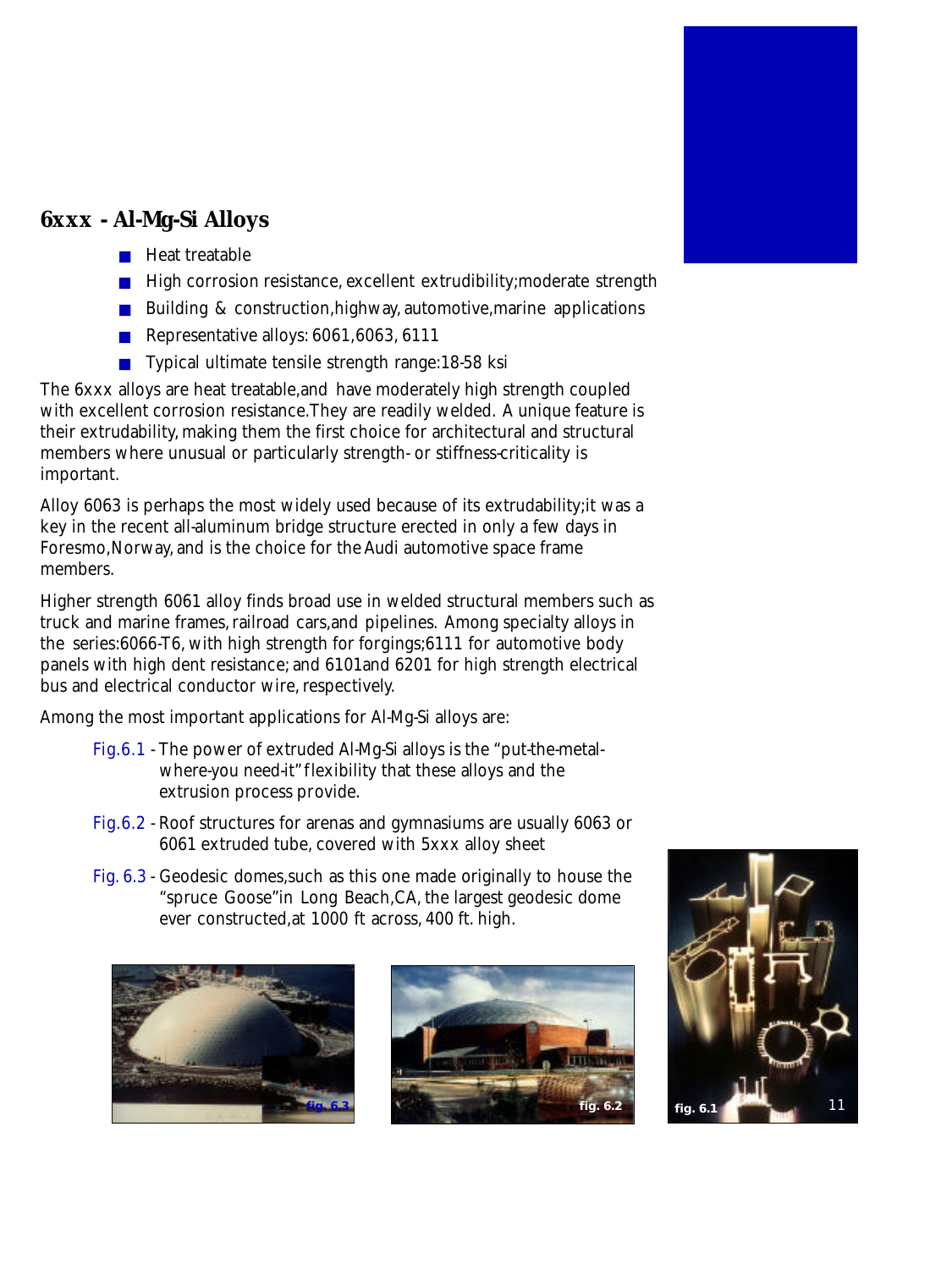

- Fig.6.4 and 6.5 An integrally stiffened bridge deck shape usually produced in 6063,used to produce replacement bridge decks, readily put in the roadway in hours.
- Fig. 6.6 and 6.7 The new Mag-Lev trains in development in Europe and Japan employ bodies with 6061 and 6063 structural members.
- Fig.6.8 and 6.9 Extruded Al-Mg-Si alloys may make up the entire frame of motorcycles or cars (illustration is of the Audi A-8 body )
- Fig.6. 10 Welded 6063 extrusions combined with 5083 tube make up the front and rear axle bodies for the BMW Model 5.









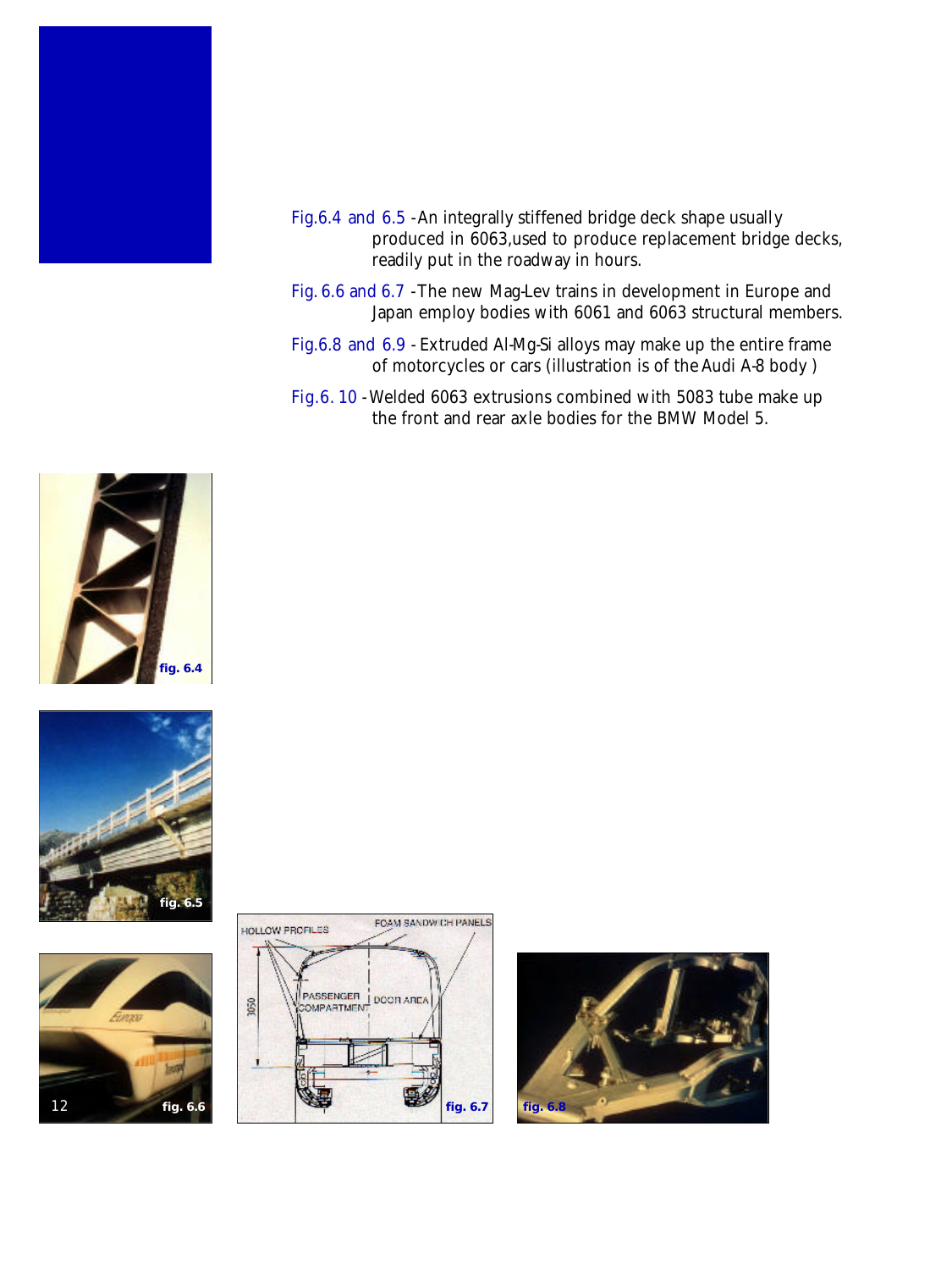

## **7xxx - Al-Zn Alloys**

- Heat treatable
- Very high strength;special high toughness versions
- Aerospace, automotive applications
- Representative alloys: 7005, 7075, 7475, 7150
- Typical ultimate tensile strength range: 32-88 ksi

The 7xxx alloys are heat treatable and among the Al-Zn-Mg-Cu versions provide the highest strengths of all aluminum alloys.There are several alloys in the series that are produced especially for their high toughness,notably 7150 and 7475, both with controlled impurity level to maximize the combination of strength and fracture toughness.

The widest application of the 7xxx alloys has historically been in the aircraft industry, where fracture-critical design concepts have provided the impetus for the high-toughness alloy development.These alloys are not considered weldable by routine commercial processes,and are regularly used in riveted construction.

The atmospheric corrosion resistance of the 7xxx alloys is not as high as that of the 5xxx and 6xxx alloys,so in such service they are usually coated or, for sheet and plate,used in an alclad version.The use of special tempers such as the T73 type are required in place of T6-type tempers whenever stress corrosion cracking may be a problem.

Applications of 7xxx alloys include;

- Fig. 7.1 Aircraft structures are of 7xxx alloy sheet or extrusion construction; alloys like 7075-T73 or high-toughness alloys like 7050 or 7475 are among the principal choices.
- Fig. 7.2 Lightweight 7029 or 7129 bumper structures help improve our gas mileage.







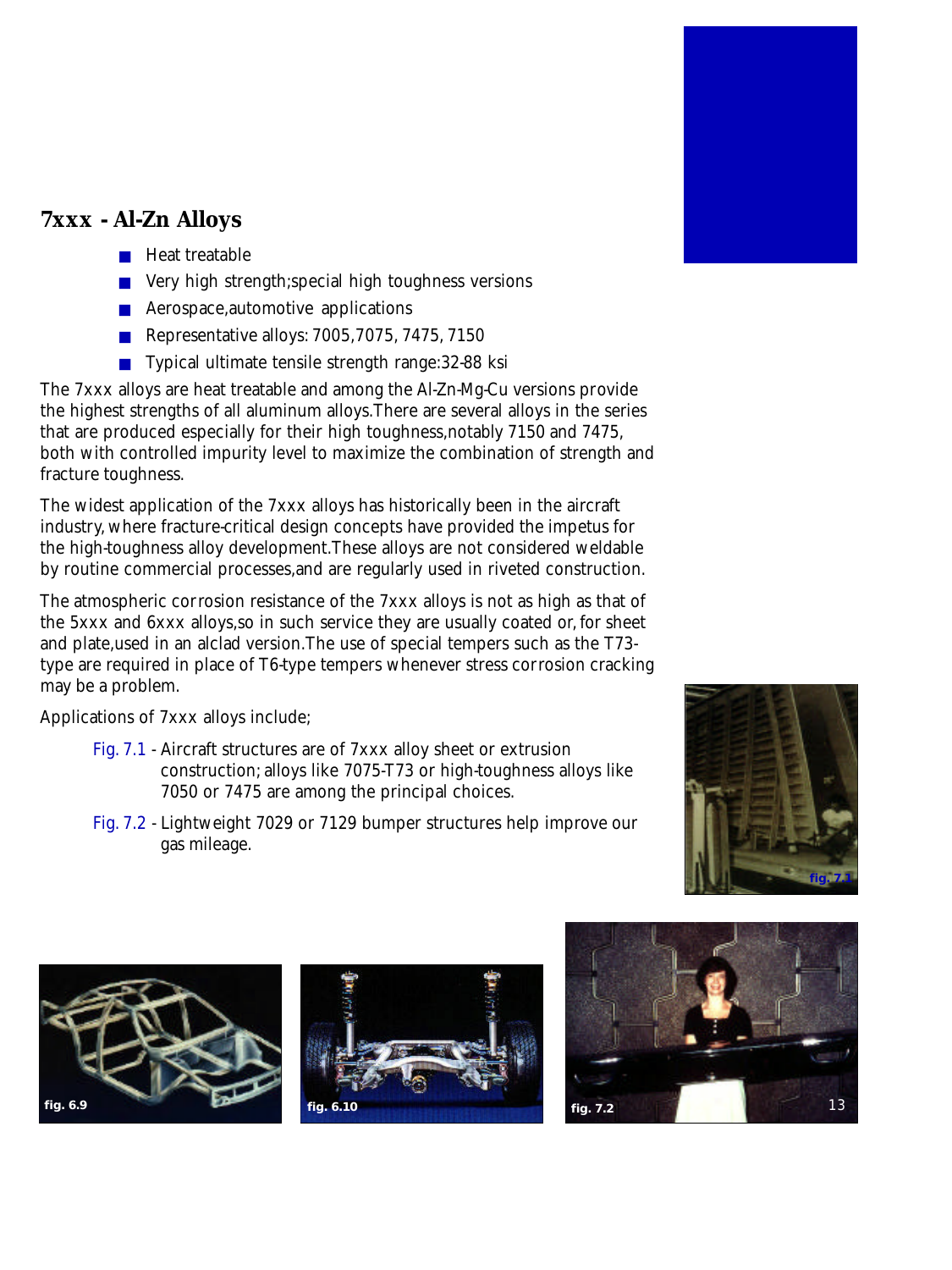#### **8xxx - Alloys with Al+Other Elements (not covered by other series)**

- Heat treatable
- High conductivity, strength, hardness
- Electrical, aerospace, bearing applications
- Representative alloys: 8017,8176, 8081,8280,8090
- Typical ultimate tensile strength range:17-35 ksi

The 8xxx series is used for those alloys with lesser used alloying elements such as Fe,Ni and Li.Each is used for the particular characteristics it provides the alloys: Fe and Ni provide strength with little loss in electrical conductivity and so are used in a series of alloys represented by 8017 for conductors.Li in alloy 8090 provides exceptionally high strength and modulus, and so this alloy is used for aerospace applications where increases in stiffness combined with high strength reduces component weight.

#### 3.2 - Cast Alloys

In comparison with wrought alloys,casting alloys contain larger proportions of alloying elements such as silicon and copper.This results in a largely heterogeneous cast structure,i.e. one having a substantial volume of second phases. This second phase material warrants careful study, since any coarse, sharp and brittle constituent can create harmful internal notches and nucleate cracks when the component is later put under load.The fatigue properties are very sensitive to large heterogeneities. As will be shown later, good metallurgical and foundry practice can largely prevent such defects.

The elongation and strength,especially in fatigue,of most cast products are relatively lower than those of wrought products.This is because current casting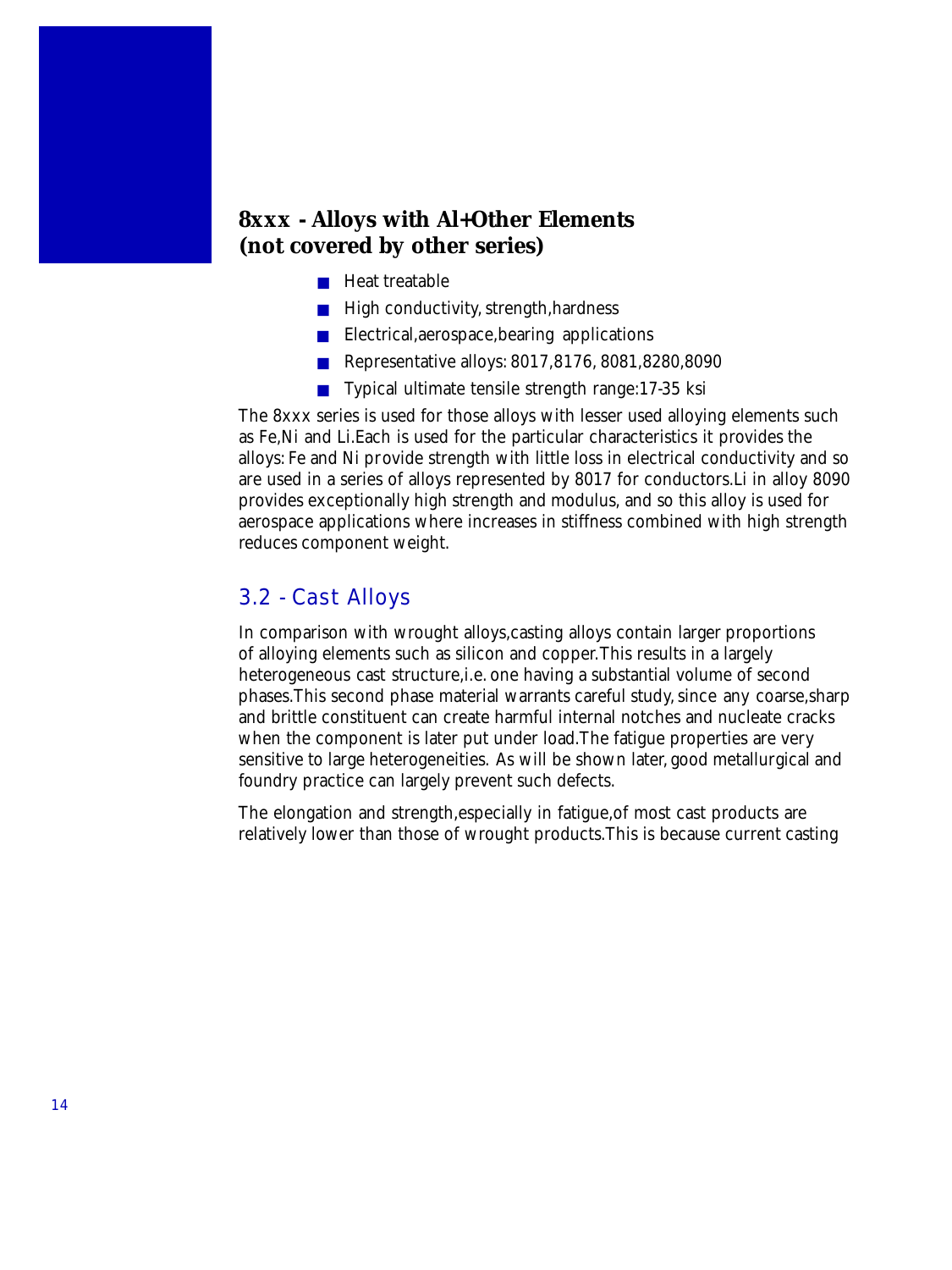

practice is as yet unable to reliably prevent casting defects. In recent years however, innovations in casting processes have brought about considerable improvements,which should be taken into account in any new edition of the relevant standards.

## **2xx.x - Al-Cu Alloys**

- Heat treatable/sand and permanent mold castings
- High strength at room and elevated temperatures; some high toughness alloys
- Aircraft, automotive applications/engines
- Representative alloys: 201.0,203.0
- Approximate ultimate tensile strength range:19-65 ksi

The strongest of the common casting alloys is heat-treated 201.0/AlCu4Ti. Its castability is somewhat limited by a tendency to microporosity and hot tearing,so that it is best suited to investment casting.Its high toughness makes it particularly suitable for highly stressed components in machine tool construction,in electrical engineering (pressurized switchgear casings), and in aircraft construction.

Besides the standard aluminum casting alloys,there are special alloys for particular components, for instance, for engine piston heads,integral engine blocks,or bearings. For these applications the chosen alloy needs good wear resistance and a low friction coefficient, as well as adequate strength at elevated service temperatures. A good example is the alloy 203.0/AlCu5NiCo,which to date is the aluminum casting alloy with the highest strength at around 200°C.

Fig. 21C - Landing flap mountings and other aircraft components are made in alloys of the 201.0 or in A356.0 types.

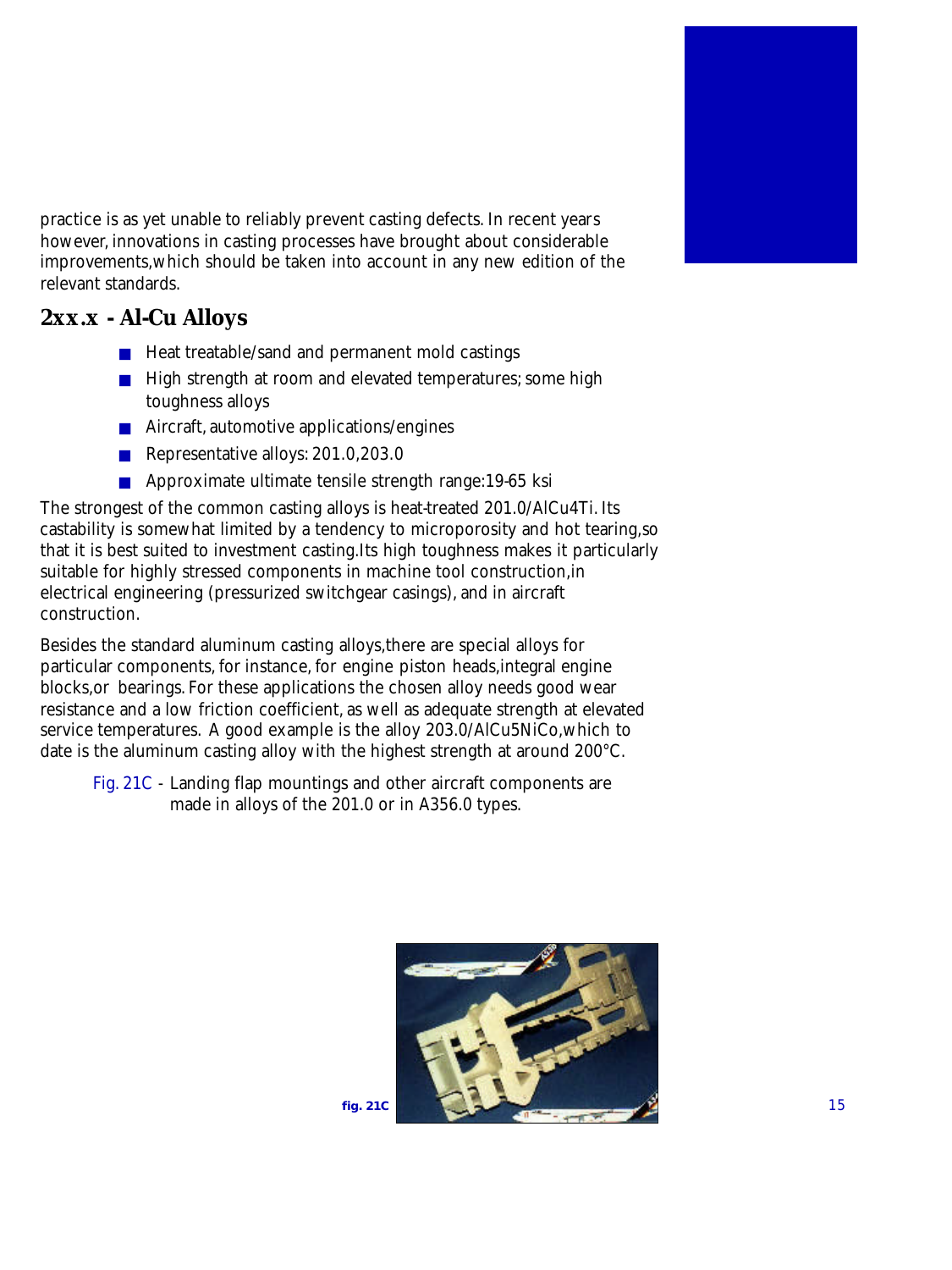#### **3xx.x - Al-Si+Cu or Mg Alloys**

- Heat treatable/sand, permanent mold, and die castings
- Excellent fluidity/high strength/some high-toughness alloys
- Automotive and applications/pistons/pumps/electricAl
- Representative alloys: 356.0, A356.0, 359.0, A360.0
- Approximate ultimate tensile strength range:19-40 ksi

The 3xx.x series of castings are one of the most widely used because of the flexibility provided by the high silicon contents and its contribution to fluidity plus their response to heat treatment which provides a variety of high-strength options.Further the 3xx.x series may be cast by a variety of techniques ranging from relatively simple sand or die casting to very intricate permanent mold,lost foam/lost wax type castings,and the newer thixocasting and squeeze casting technologies.

Among the workhorse alloys are 319.0 and 356.0/A356.0 for sand and permanent mold casting,360.0, 380.0/A380.0 and 390.0 for die casting, and 357.0/A357.0 for many type of casting including especially the squeeze/forge cast technologies. Alloy 332.0 is also one of the most frequently used aluminum casting alloys because it can be made almost exclusively from recycled scrap.

Among the illustrative applications are:

- Fig.31C 356.0 inner turbo frame for a Mercedes truck
- Fig. 32C Gearbox casing for a passenger car in alloy pressure die cast 380.0

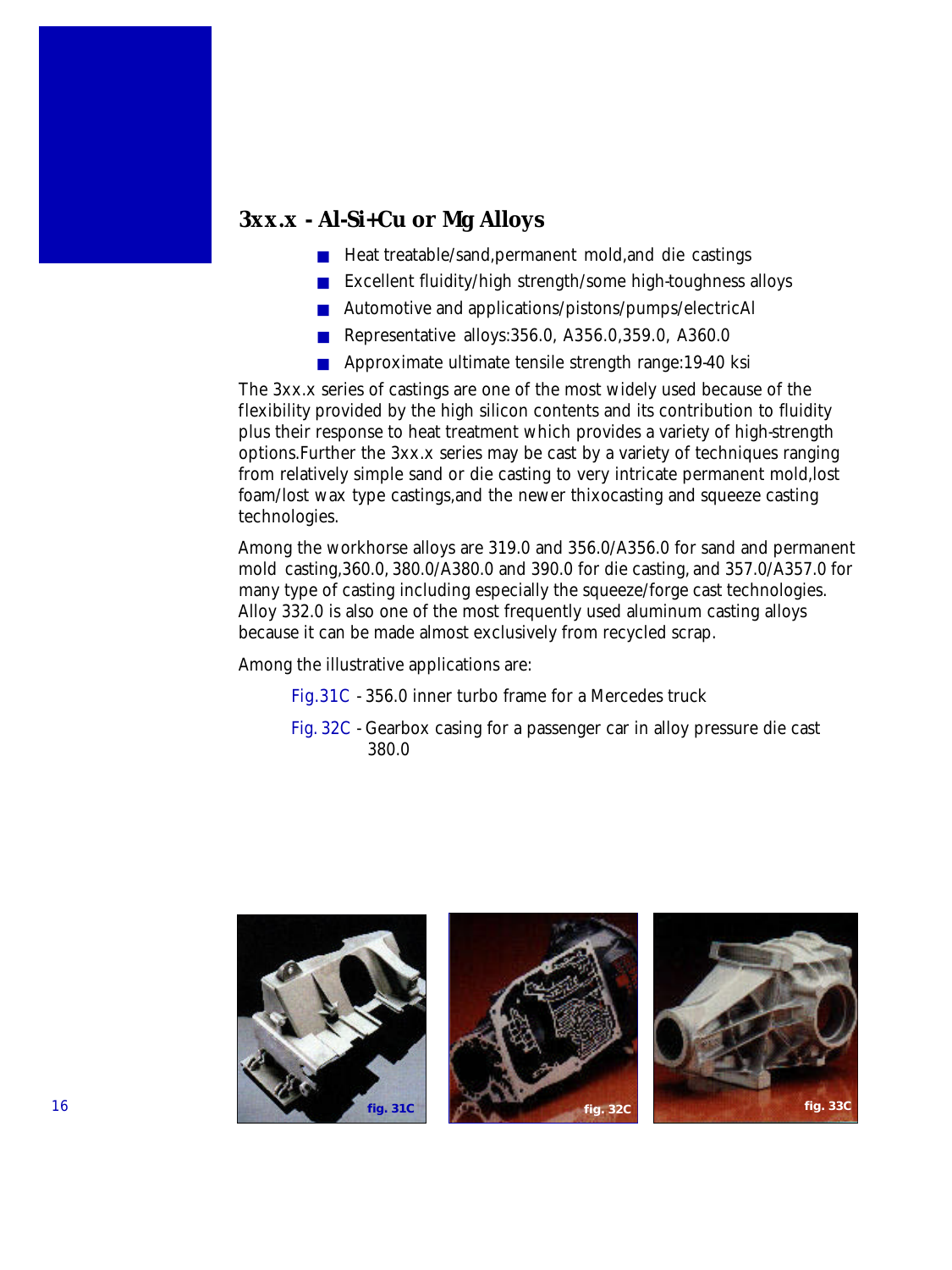

- Fig. 33C Rear axle housing of 380.0 sand casting
- Fig.34C Automotive components of 357.0 and A357.0 sand and permanent mold castings
- Fig.35C 3xxx.x castings made by the lost-foam process,providing exceptional detail and complexity.
- Fig. 36C A356.0 cast wheels are now widely used in the US industry



**fig. 35C fig. 34C**



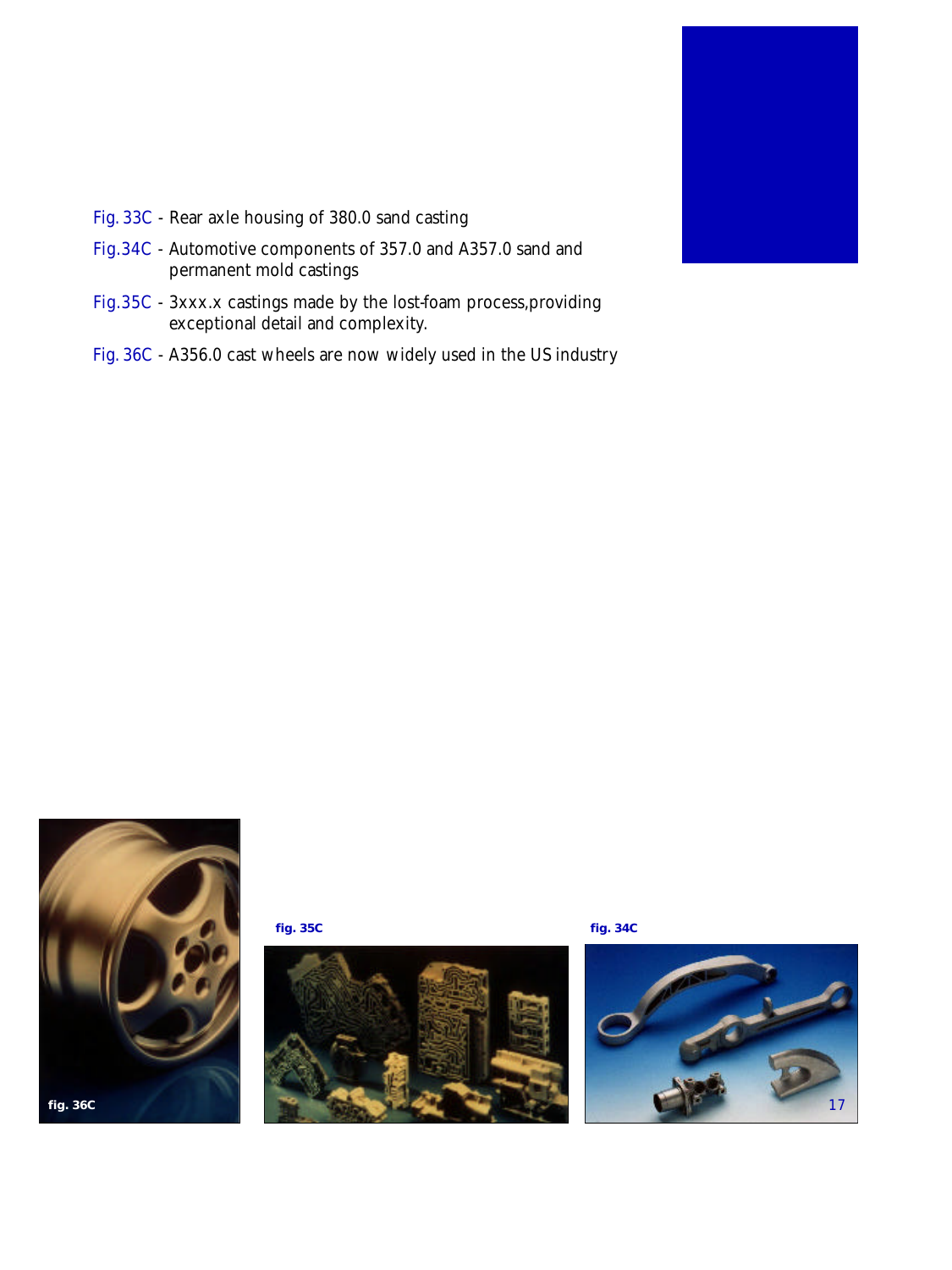#### **4xx.x - Al-Si Alloys**

- Non-heat treatable/sand, permanent mold, and die castings
- Excellent fluidity/good for intricate castings
- Typewriter frames/dental equipment/marine/architectural
- Representative alloys:413.0,443.0
- Approximate ultimate tensile strength range:17-25 ksi

Alloy B413.0/AlSi12 is notable for its very good castability and excellent weldability, which are due to its eutectic composition and low melting point of 570°C.It combines moderate strength with high elongation before rupture and good corrosion resistance.The alloy is particularly suitable for intricate,thin walled,leak-proof, fatigue resistant castings.

#### **5xx.x - Al-Mg Alloys**

- Non-heat treatable/sand, permanent mold, and die
- Tougher to cast/provides good finishing characteristics
- Excellent corrosion resistance/machinability/surface appearance
- Cooking utensils/food handling/aircraft/highway fittings
- Representative alloys:512.0,514.0,518.0,535.0
- Approximate ultimate tensile strength range:17-25 ksi

The common feature which the third group of alloys have is good resistance to corrosion. Alloys 512.0 and 514.0 have medium strength and good elongation, and are suitable for components exposed to sea water or to other similar corrosive environments.These alloys are often used for door and window fittings, which can be decoratively anodized to give a metallic finish or in a wide range of colors.Their castability is inferior to that of the Al-Si alloys because of its magnesium content and consequently long freezing range. For this reason it tends to be replaced by 355.0/AlSi5Mg,which has long been used for similar applications.

For die castings where decorative anodizing is particularly important,the alloy 520.0 is the most suitable.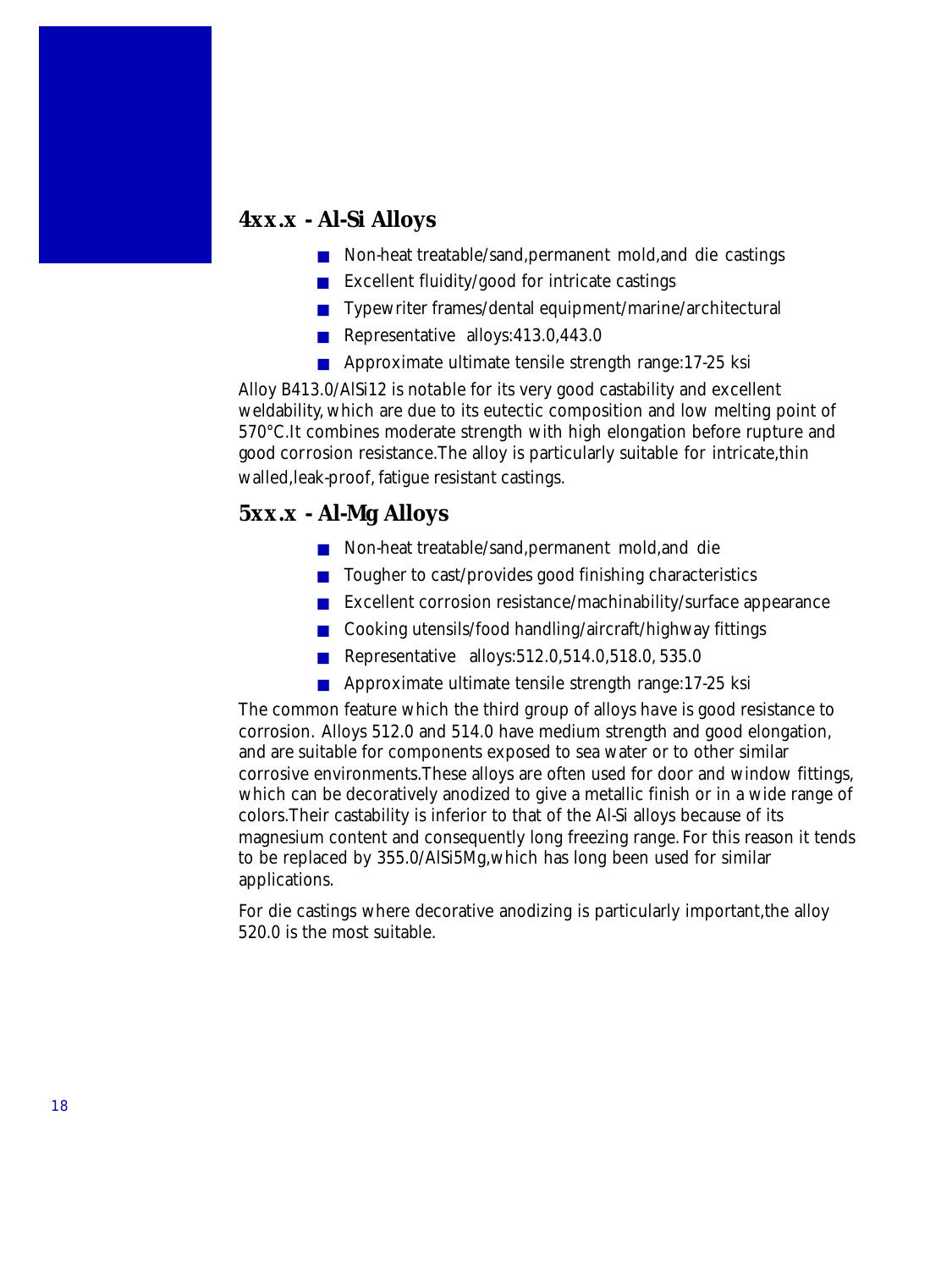

## **7xx.x - Al-Zn Alloys**

- Heat treatable/sand and permanent mold cast (harder to cast)
- Excellent machinability/appearance
- Furniture/garden tools/office machines/farm/mining equipment
- Representative alloys: 705.0,712.0
- Approximate ultimate tensile strength range: 30-55 ksi

Because of the increased difficulty in casting 7xx.x alloys,they tend to be used only where the excellent finishing characteristics and machinability are important.

### **8xx.x - Al-Sn Alloys**

- Heat treatable/sand and permanent mold castings (harder to cast)
- Excellent machinability
- Bearings and bushings of all types
- Representative alloys:850.0,851.0
- Approximate ultimate tensile strength range:15-30 ksi

Like the 7xx.x alloys, 8xx.x alloys are relatively hard to cast and are used only where their unique machining and bushing characteristics are essential.

In concluding this section on casting,it is worth noting that conventional die casting tends to yield parts with relatively low elongation values, which are therefore unsuitable for safety-critical components.In recent years,higher pressure types of casting (e.g., squeeze casting and thixocasting) have been developed to a commercial level. As a result, elongation values of well over 10% are now attainable,together with higher strengths.This considerably widens the range of application of aluminum alloy castings.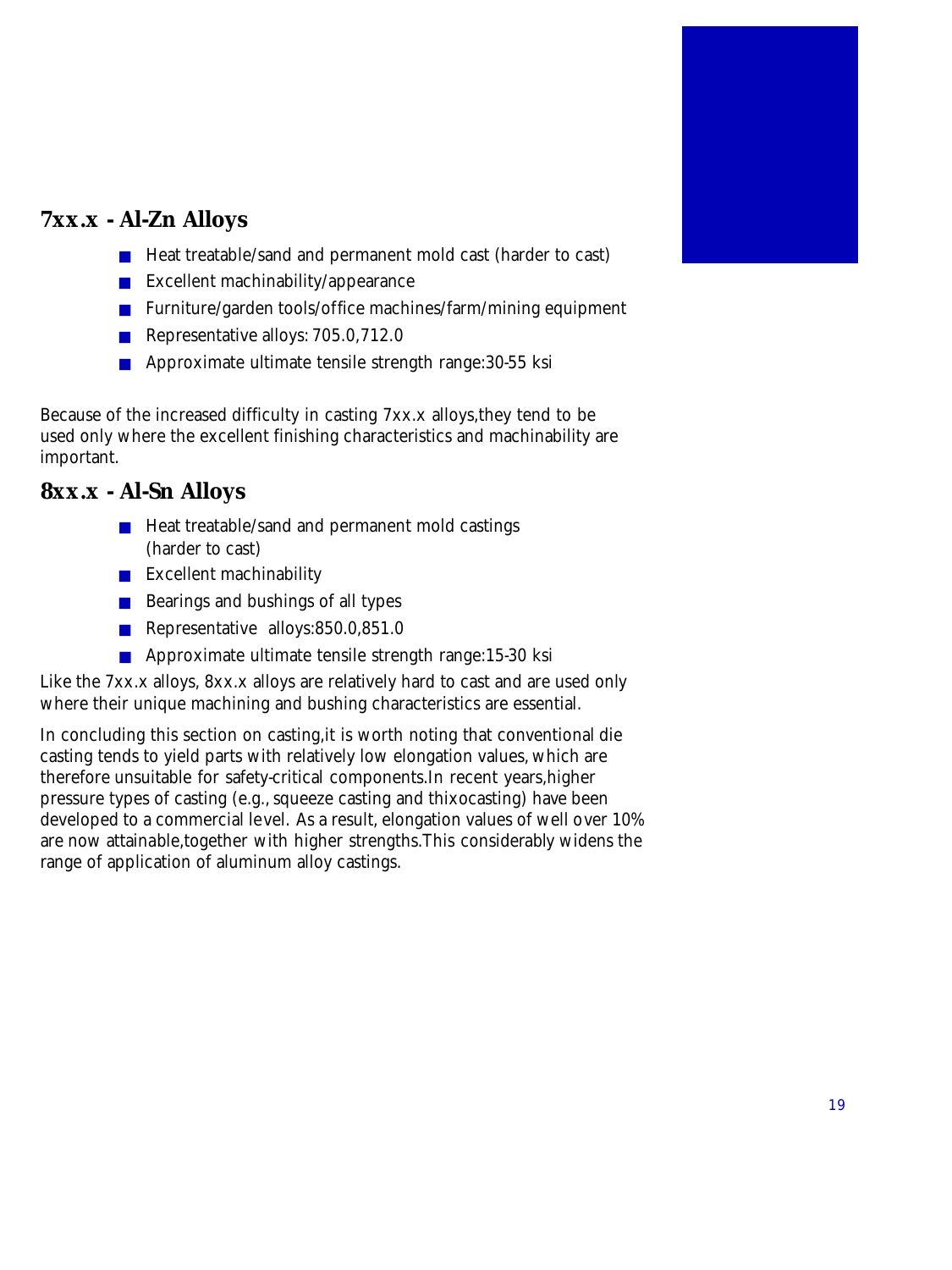## **4.0 Summary - An Aluminum Alloy for Every Application**

It seems apparent from the foregoing overview that aluminum alloys possess a number of very attractive characteristics which,together with their very light weight,make then extremely attractive for many applications.Further, their versatility with respect to options of how to shape them and strengthen them provide an amazing variety of choices when you are looking for an ideal material for a special application.

Ease of extrudibility is one characteristic that justifies some special emphasis in wrapping up this summary because the extrusion process,most uniquely suitable to aluminum alloys,allows the designer to create special shapes that place the metal where it can carry the required load most efficiently.There is no need,as with steel or most titanium alloys,to be limited to "standard"shapes.The economics and metallurgy of the extrusion process permit you to economically create unique shapes, even multi-hollow shapes, for unique applications,perhaps combining what would otherwise be several separate parts that would have to be joined,into one specially shaped piece.Extrusion is one of aluminum's "aces in the hole", as the expression goes.

We hope this over view has illustrated for you that aluminum alloys are up to the task,and that no matter what your needs may be there is probably a ready-made aluminum alloy to do the job.

For additional information on standards for aluminum alloys and on their applications,please refer to the following:

- *Aluminum:Technology, Applications, and Environment*, by Dr. Dietrich G. Altenpohl, The Aluminum Association and TMS,1998.
- *Aluminum Standards & Data,* The Aluminum Association,1997.
- *The Aluminum Design Manual,* The Aluminum Association,1994.